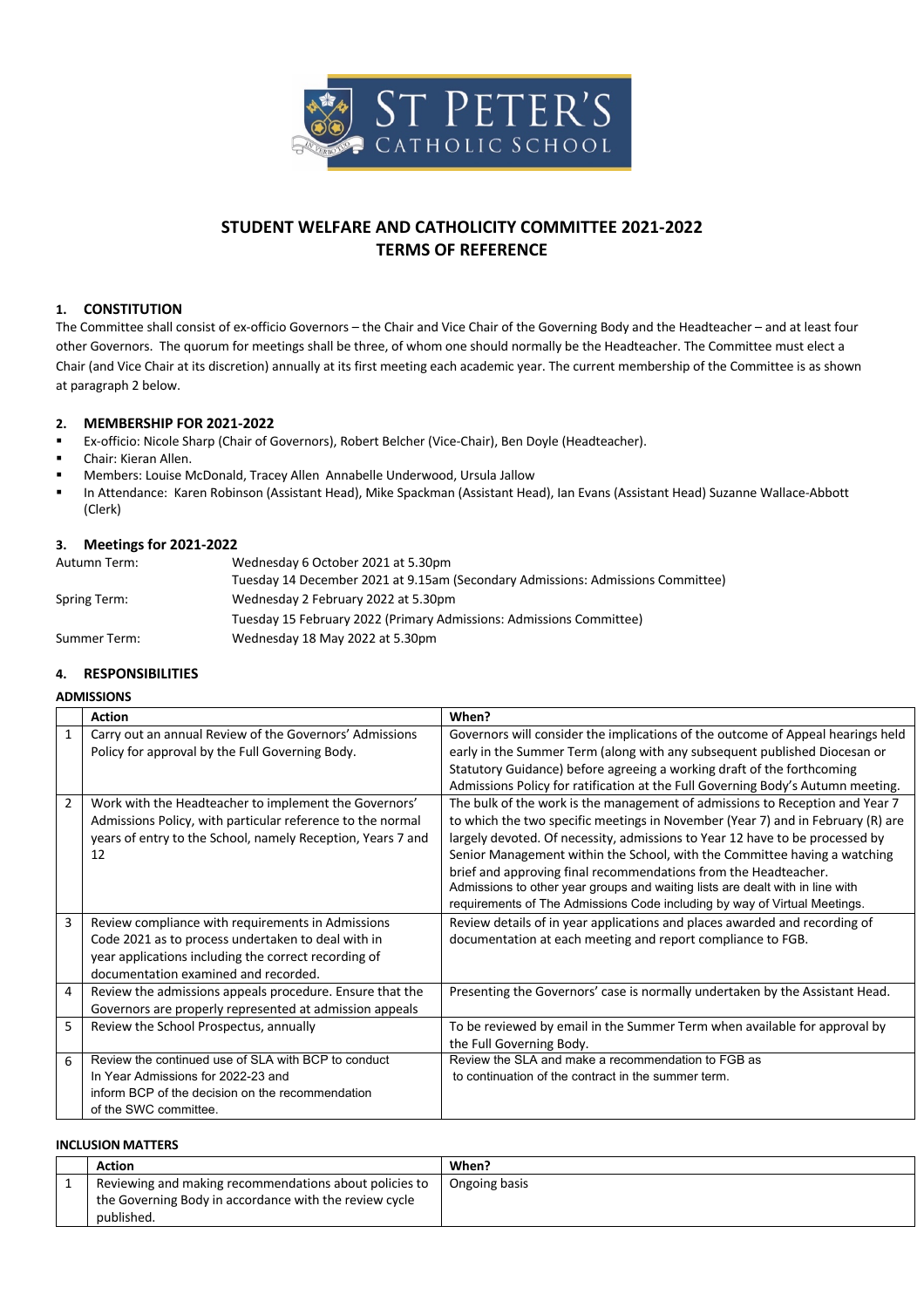| $\overline{2}$ | Monitoring and evaluating the implementation of                                             | This should be undertaken at each meeting and a report made to the                |
|----------------|---------------------------------------------------------------------------------------------|-----------------------------------------------------------------------------------|
|                | "Safeguarding" and "Looked after Children" matters in                                       | subsequent meeting of the Full Governing Body by the responsible Governor         |
|                | accordance with current legislation plus other Student                                      | and SLT member. A full Safeguarding Audit will take place each Spring and the     |
|                | welfare matters as may be required including the use of                                     | checklist provided to SWC by the responsible Governor and SLT member to the       |
|                | the Pupil Premium                                                                           | following meeting.                                                                |
| 3              | Reviewing School discipline and Student behaviour matters                                   | Exclusion data should be undertaken at each meeting and any                       |
|                | and the policy on student behavior.                                                         | recommendations for changes to the behavior policy should be made to the          |
|                |                                                                                             | subsequent meeting of the Full Governing Body                                     |
| 4              | Ensuring that all Student Exclusion Orders are reviewed                                     | The review will be undertaken by prior arrangement with the School in order       |
|                | each term.                                                                                  | that a report may be made by the verifier to this Committee each term.            |
| 5              | Reviewing any Student Exclusion (or total of such                                           | This process of review will take place as may be required and follow the          |
|                | exclusions for the same Student) of between 6 and 15                                        | statutory regulations and guidelines that are, from time to time in force. The    |
|                | school days inclusive in a term within the 6 <sup>th</sup> and 50 <sup>th</sup>             | Panel undertaking the review process shall comprise of not less than 3            |
|                | school days after notification if requested by the                                          | Governors excluding the Headteacher and any other Governor with an actual or      |
|                | Parent/Carer.                                                                               | perceived conflict of interest or prior involvement in any matter related to the  |
|                |                                                                                             | case under consideration.                                                         |
| 6              | Reviewing any Student Exclusion for a period in excess of                                   | This process of review will take place as may be required and follow the          |
|                | 15 school days, including a permanent exclusion, between                                    | statutory regulations and guidelines that are in force. The Panel undertaking the |
|                | 6 and 15 school days after notification.                                                    | review process shall comprise no less than 3 Governors excluding any Governor     |
|                |                                                                                             | with an actual or perceived conflict of interest or prior involvement in any      |
|                |                                                                                             | matter related to the case under consideration.                                   |
| $\overline{7}$ | Notifying Parents/Carers of the outcomes of student                                         | This process of notification will take place as may be required and follow the    |
|                | exclusion reviews. In the case of a permanent exclusion                                     | statutory regulations and guidelines that are in force.                           |
|                | that is upheld, notifying Parents/Carers of their right to                                  |                                                                                   |
| 8              | request an Independent Panel Appeal.<br>Reviewing and deciding upon any matter of Complaint | This process of review will take place as may be required according to the        |
|                | from Parents and/or Students where satisfactory                                             | Complaints Policy in force and follow the statutory regulations and guidelines    |
|                | resolution cannot be achieved with the School Leadership                                    | that are in force. The Panel undertaking the review process shall comprise no     |
|                | Team. When necessary, referring such matters for                                            | less than 3 Governors excluding any Governor with an actual or perceived          |
|                | consideration by the Full Governing Body.                                                   | conflict of interest or prior involvement in any matter related to the case under |
|                |                                                                                             | consideration.                                                                    |
| 9              | Receive an annual report from the designated officer with                                   | Governors will receive an annual report via the Safeguarding SLT member in the    |
|                | responsibility for LAC.                                                                     | summer term on the numbers, progress, behaviour etc.                              |
| 10             | To ensure that the requirements of children with special                                    | Governors will receive termly reports from the Headteacher/SENCO and an           |
|                | needs are met, as laid out in the Code of Practice.                                         | annual report from the SEN governor.                                              |
| 11             | To ensure that the grades within the SEF are accurate and                                   | SLT will provide details to the committee as to how the data presented            |
|                | supported by the evidence.                                                                  | compares against the relevant section of the SEF.                                 |
| 12             | Policies as detailed in Schedule 1 of these TOR will be                                     | SLT member and delegated governor will liaise before agreed policy is received    |
|                | reviewed and either recommended for approval to FGB or                                      | by this committee.                                                                |
|                | approved at committee according to the matrix of policies                                   |                                                                                   |
|                | delegated by FGB.                                                                           |                                                                                   |

## **SECTION 48 MATTERS**

|  | 'Monitoring the effectiveness and impact of the Catholic<br>life of the school to ensure that it is mindful at all times of<br>the Lasalijan charism, so that it becomes integral to the<br>ethos of the School through the Diocesan 'Section 48'<br>process' | Via a report to the committee from appointed members at each meeting |
|--|---------------------------------------------------------------------------------------------------------------------------------------------------------------------------------------------------------------------------------------------------------------|----------------------------------------------------------------------|
|  | 'Appointing member(s) to be involved in the school's<br>'Section 48' self-review process and to report to the<br>committee'                                                                                                                                   | At the start of the academic year                                    |

## **5. AUTHORITIES**

# **COMMITTEE**

Subject to formal approval by the Full Governing Body, decide all individual admissions in the criteria order approved by, and within the numerical limits agreed by, the Full Governing Body.

# **CHAIR'S ACTION**

Matters requiring decisions that cannot wait for the next scheduled meeting of this Committee, can be dealt with by 'Chair's Action'. Delegated authority will normally be recorded within meeting minutes. In the event of an undecided vote, the Chair will have a second or casting vote.

# **ELECTRONIC PARTICIPATION**

Any Governor wishing to electronically attend a meeting of the Committee is asked to notify both the Clerk and the Chair of the Committee in order that any technological issues might be addressed in advance . All parties will follow the guidance and protocol as ratified at the meeting of the Full Governing Body on 8 July 2015.